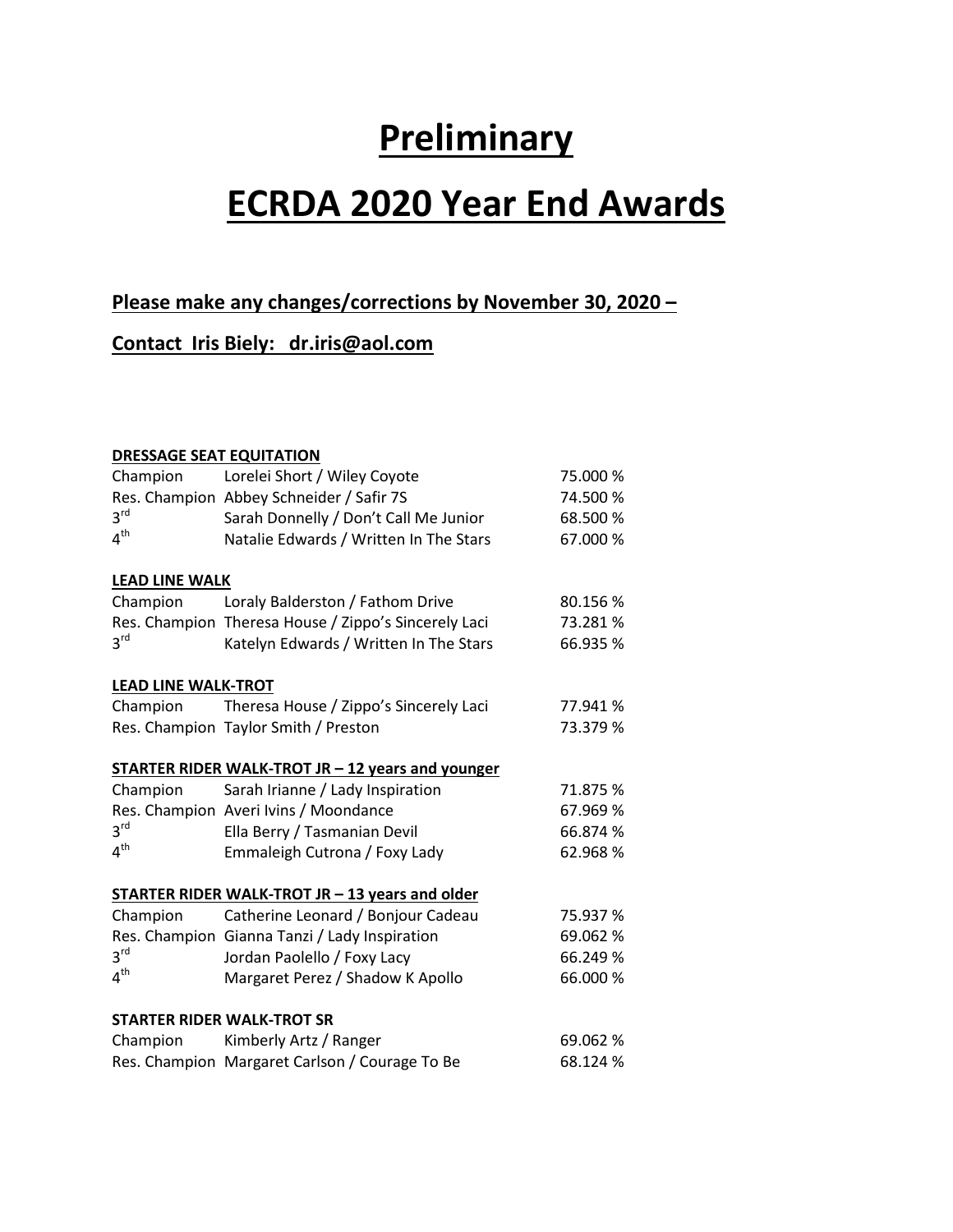## **STARTER HORSE WALK-TROT JR**

| Champion                 | Natalie Cribbin / Weekend Express                           | 78.593 % |
|--------------------------|-------------------------------------------------------------|----------|
|                          | Res. Champion Kiera Sievewright / Raindrops On Roses        | 71.416 % |
| $3^{\text{rd}}$          | Giana Rivera / Momenti Del Tempo                            | 69.062 % |
| $4^{\text{th}}$          | Kate Pantelione / Tiznow For America                        | 64.374 % |
| $5^{\text{th}}$          | Jordyn Massaro/ Menagerie Carry On                          | 64.355 % |
|                          | <u>STARTER HORSE WALK-TROT SR</u>                           |          |
| Champion                 | Eileen Keller / Duncan MacLeod                              | 75.469 % |
|                          | Res. Champion Colleen Curtin / Rapunzel FHF                 | 70.937 % |
| $3^{\text{rd}}$          | Nicole McKinley / Normandy Crossing                         | 70.625 % |
| $4^{\text{th}}$          | Maria Verlengia / Feir Brand                                | 69.375 % |
| $5^{\text{th}}$          | Barbara Frayman / Cancanier                                 | 65.337 % |
|                          | <b>STARTER RIDER WALK-TROT-CANTER JR 12 years and under</b> |          |
| Champion                 | Ella Berry / Tasmanian Devil                                | 67.692 % |
|                          | Res. Champion Breezy McAlister / Scoots                     | 65.288 % |
|                          | <b>STARTER RIDER WALK-TROT-CANTER JR 13 years and over</b>  |          |
| Champion                 | Gianna Tanzi / Lady Inspiration                             | 71.057%  |
|                          | Res. Champion Delaney Wiggins / Foxy Lady                   | 64.855 % |
|                          | <u>STARTER RIDER WALK-TROT-CANTER SR</u>                    |          |
| Champion                 | Holly Balderston / Fathom Drive                             | 70.672 % |
|                          | Res. Champion Margaret Carlsen / Courage To Be              | 67.355 % |
|                          | <u>STARTER HORSE WALK-TROT-CANTER JR</u>                    |          |
| Champion                 | Natalie Cribbin / Weekend Express                           | 73.076 % |
|                          | Res. Champion Jacqueline Tanzi / Zippo's Sincerely Laci     | 71.701%  |
| $3^{\text{rd}}$          | Marley McCourt / Amigo                                      | 65.961%  |
| $4^{\mathsf{th}}$        | Giana Rivera / Momenti Del Tempo                            | 62.730 % |
|                          | STARTER HORSE WALK-TROT-CANTER SR                           |          |
| Champion                 | Lisa Geer / Flight Deck Lex                                 | 70.348 % |
| <b>TRAINING LEVEL JR</b> |                                                             |          |
| Champion                 | Natalie Cribbin / Del Mar Sunset                            | 71.770 % |
|                          | Res. Champion Lorelei Short / Wiley Coyote                  | 70.258%  |
| $3^{\text{rd}}$          | Abbey Schneider / Double O' Seven                           | 70.172 % |
| $4^{\mathsf{th}}$        | Natalie Edwards / Written In The Stars                      | 68.361%  |
| $5^{\sf th}$             | Madison Gransden / Zhip's First Chip                        | 68.345 % |
| $6^{\sf th}$             | Mia Acerbo / Dartanian                                      | 66.677 % |
| 7 <sup>th</sup>          | Charlotte Fenerty / Donnermeister                           | 64.487 % |
| $8^{\sf th}$             | Sela Lerner / Too Tall Tiger                                | 62.327 % |
| $9^{\sf th}$             | Mallory Kirst / Absolute Wink                               | 61.465 % |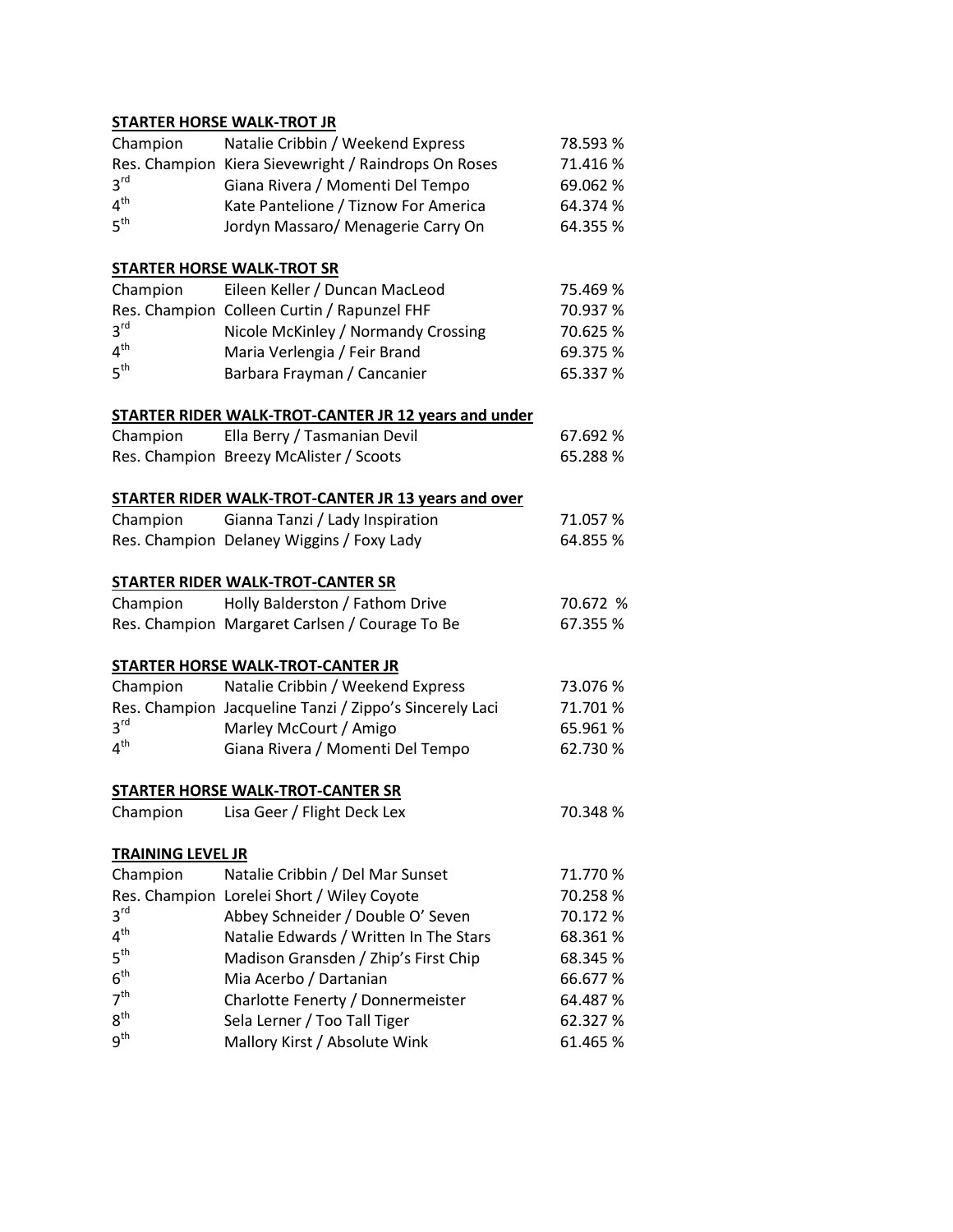#### **TRAINING LEVEL SR**

| Champion               | Joanne McAlister / Samson                                       | 73.534 % |
|------------------------|-----------------------------------------------------------------|----------|
|                        | Res. Champion Cheyenne Lord / Bonjour Cadeau                    | 72.397 % |
| 3 <sup>rd</sup>        | Melissa Maginnis / Thirsty Thursday                             | 71.034 % |
| 4 <sup>th</sup>        | Cheyenne Lord / Golden Girl                                     | 68.707 % |
| 5 <sup>th</sup>        | Lauren Errickson / Riley                                        | 66.502 % |
| $6^{\text{th}}$        | Nicole McKinley / Kegger                                        | 64.568%  |
| 7 <sup>th</sup>        | Sharielle Lawrence / HS Wrosaletti                              | 63.620 % |
| 8 <sup>th</sup>        | Kyleigh Bracken / Criminal Matters                              | 61.031%  |
|                        | TRAINING LEVEL SR, HAVING SHOWN ABOVE 2ND LEVEL                 |          |
| Champion               | Iris Biely / Del Mar Sunset                                     | 72.539 % |
|                        | Res. Champion Allison Shiffer / CBMF Bond Girl                  | 69.224 % |
| 3 <sup>rd</sup>        | Erin Scelba-Johnson / Flashy Blue Skies                         | 67.758 % |
| <b>FIRST LEVEL JR</b>  |                                                                 |          |
| Champion               | Sarah Donnelly / Don't Call Me Junior                           | 65.757 % |
|                        | Res. Champion Natalie Edwards / Written In the Stars            | 63.817 % |
| <b>FIRST LEVEL SR</b>  |                                                                 |          |
| Champion               | Melisssa Maginnis / Thirsty Thursday                            | 68.650 % |
|                        | Res. Champion Kathy Nelson / For Pete's Sake                    | 67.446 % |
| 3rd                    | Susan Helm / Snickers                                           | 66.541 % |
| 4th                    | Jessica Barreto / My Cousin Vinny                               | 64.887 % |
| 5th                    | Melissa Tomasello / Lance                                       | 62.541%  |
|                        |                                                                 |          |
|                        | FIRST LEVEL SR, HAVING SHOWN ABOVE 2 <sup>ND</sup> LEVEL        |          |
| Champion               | George Rickabaugh / Shall We Dance                              | 71.405 % |
|                        | Res. Champion Allison Shiffer / Summer Sands                    | 65.244 % |
| $3^{\text{rd}}$        | Erin Scelba-Johnson / Flashy Blue Skies                         | 63.575 % |
|                        | FIRST LEVEL MUSICAL FREESTYLE JR                                |          |
| Champion               | Lorelei Short / Wiley Coyote                                    | 71.108 % |
| <b>SECOND LEVEL SR</b> |                                                                 |          |
| Champion               | Joyce Wilkins / PR's Promise-Airy Note                          | 67.355 % |
|                        | Res. Champion Barbara Frayman / Happy Go Lucky                  | 64.058 % |
|                        | <b>SECOND LEVEL SR, HAVING SHOWN ABOVE 2<sup>ND</sup> LEVEL</b> |          |
| Champion               | Karin Worm / Safir 7S                                           | 68.208 % |
|                        |                                                                 |          |
| <b>THIRD LEVEL SR</b>  |                                                                 |          |
| Champion               | Iris Biely / Lover Boy                                          | 72.023 % |
|                        | Res. Champion Iris Biely / Cosmo Storm                          | 67.347 % |
| $3^{\text{rd}}$        | Erin Scelba-Johnson / EMR Arising                               | 63.430 % |
| 4 <sup>th</sup>        | Brooke Heitzman / Dear Cat                                      | 58.839 % |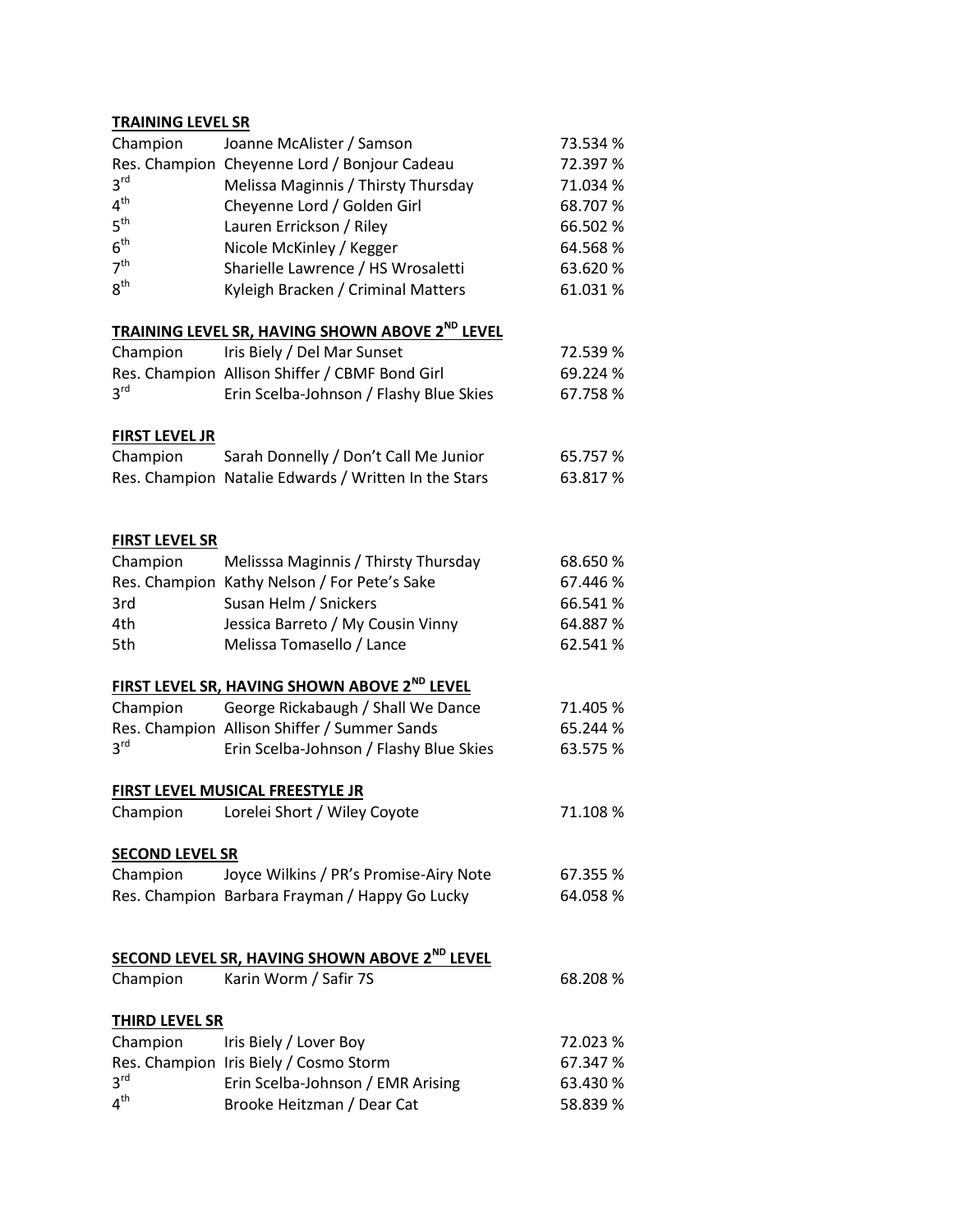| THIRD LEVEL PAS DE DEUX         |                                                |          |
|---------------------------------|------------------------------------------------|----------|
| Champion                        | Brooke Heitzman/Dear Cat<br>୍ଷ &               |          |
|                                 | Erin Scelba-Johnson / Acclamation              | 72.650 % |
| <b>FOURTH LEVEL PAS DE DEUX</b> |                                                |          |
| Champion                        | Nancy Vine / Sable BeeDazzled<br>&             |          |
|                                 | Iris Biely / MVR Midnight Angel                | 78.750 % |
| PRIX ST. GEORGES SR             |                                                |          |
| Champion                        | Nicole Rettino-Lambert / Capitan de Paraiso    | 70.294 % |
|                                 | Res. Champion Karin Worm / Quando Boy          | 69.323 % |
| $3^{\text{rd}}$                 | Nancy Vine / MVR Midnight Angel                | 56.396 % |
| <b>INTERMEDIATE I SR</b>        |                                                |          |
| Champion                        | Iris Biely / Randolf Scott                     | 67.291 % |
|                                 | <b>INTERMEDIATE 1 MUSICAL FREESTYLE</b>        |          |
| Champion                        | George Rickabaugh / Don Cooper                 | 67.862 % |
| <b>GRAND PRIX SR</b>            |                                                |          |
| Champion                        | Samantha Hodgson / Wyoming J                   | 63.043 % |
|                                 | Res. Champion Samantha Hodgson / KB Jull Fahim | 62.174 % |
|                                 | <b>WESTERN DRESSAGE BASIC LEVEL SR</b>         |          |
| Carol Cerussi / Sly             |                                                | 74.050 % |

# **Preliminary ECRDA 2020 60% Achievement Awards**

## **DRESSAGE SEAT EQUITATION**

Caroline Giunco / Encore Performance Marley McCourt / Amigo Taylor Picchierri / Alycat

# **LEAD LINE WALK**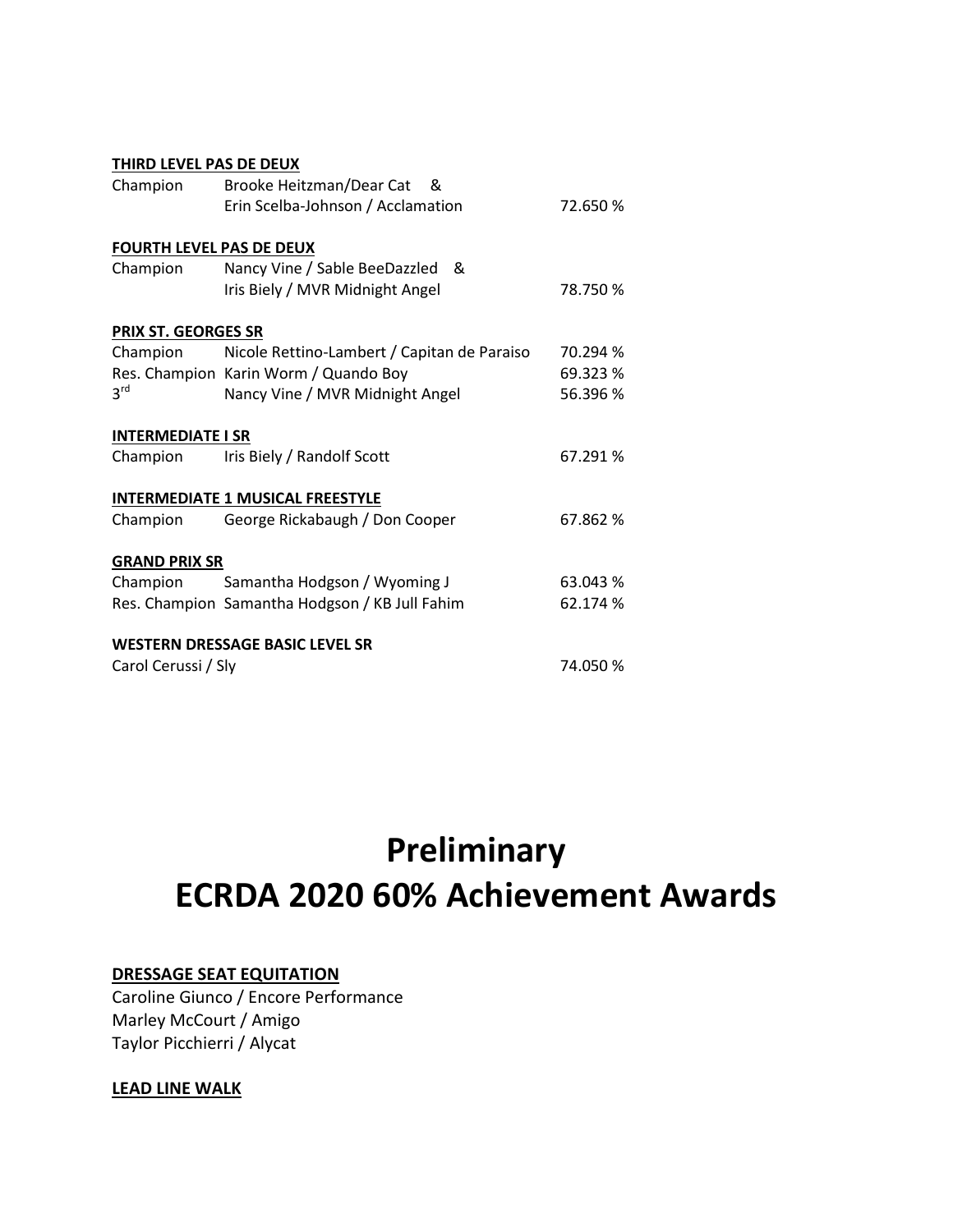Taylor Smith / Conor

## **LEAD LINE WALK-TROT**

Katelyn Edwards / Written In The Stars Taylor Smith / JR

# **STARTER RIDER WALK-TROT JR 12 YEARS AND UNDER**

Theresa House / Zippo's Sincerely Laci

# **STARTER RIDER WALK-TROT JR OVER 12 YEARS**

Charlotte Fenerty / Professor Donnermeister Catherine Leonard / Golden Girl

## **STARTER RIDER WALK-TROT SR**

Kyleigh Bracken / Roaring Launch

# **STARTER HORSE WALK-TROT JR**

Caroline Giunco / Encore Performance Taylor Picchierri / Encore Performance Taylor Picchierri / Wraven

## **STARTER HORSE WALK-TROT SR**

Jess Sagui / Meant To Be

## **STARTER RIDER WALK-TROT-CANTER JR 12 YEARS AND UNDER**

Sarah Irianne / Lady Inspiration Averi Ivins / Moondance

## **STARTER RIDER WALK-TROT-CANTER JR OVER 12 YEARS**

Charlotte Fenerty / Professor Donnermeister Catherine Leonard / Golden Girl Margaret Perez / Shadows K Apollo

# **STARTER RIDER WALK-TROT-CANTER SR**

Kyleigh Bracken / Roaring Launch

# **STARTER HORSE WALK-TROT-CANTER JR**

Caroline Giunco / Encore Performance Abigail Guthrie / Direct Won Jordyn Massaro / Menagerie Carry On Taylor Picchierri / Wraven

# **STARTER HORSE WALK-TROT-CANTER SR**

Colleen Curtin / Rapunzel FHF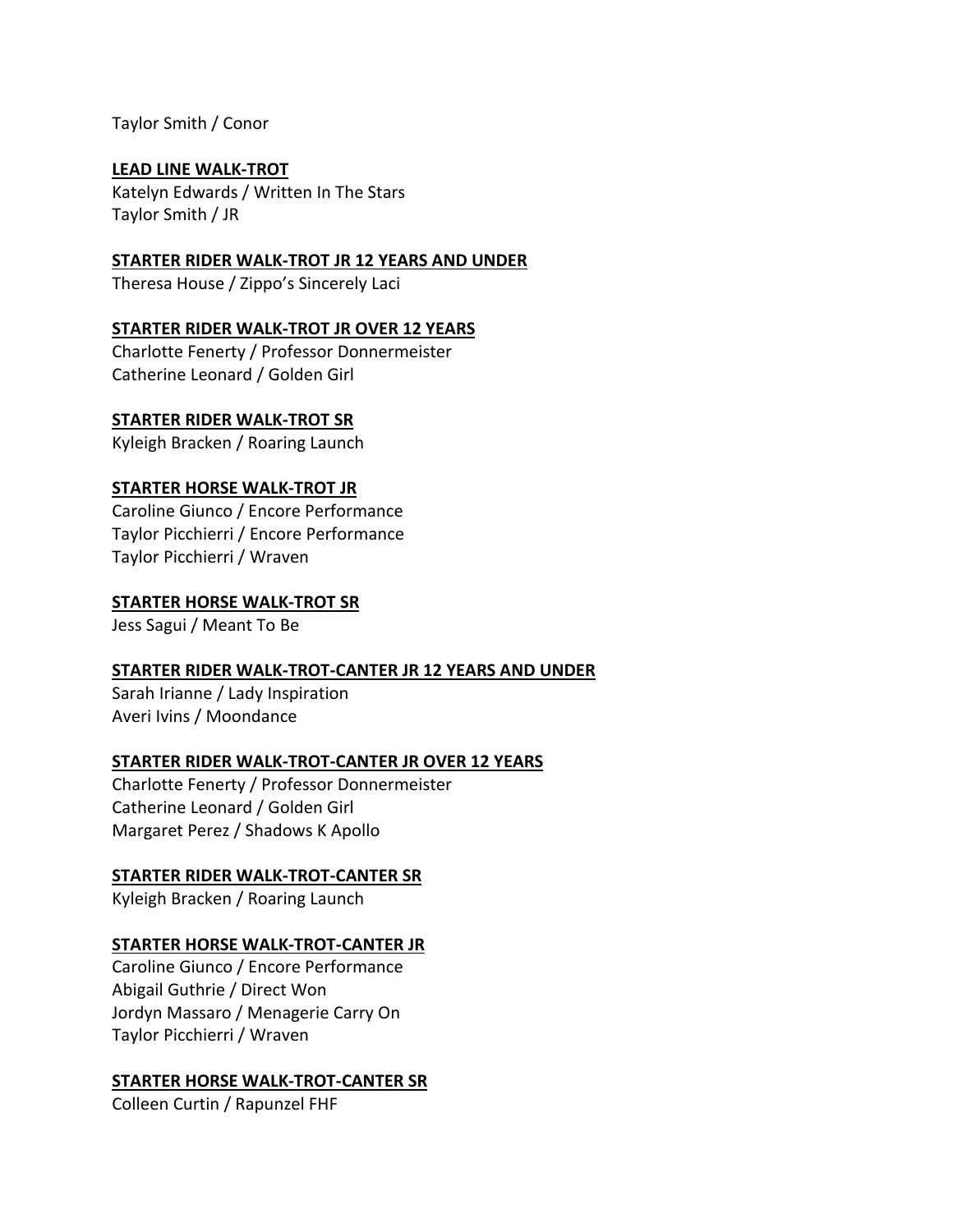Joy Malysko / Victor's Boy

**TRAINING LEVEL JR** Caroline Giunco / Standing Ovation

## **TRAINING LEVEL SR**

Alie Kerney / Matrix Nicole McKinley / Gelt Sarah Parnell / Budweiser

# **TRAINING LEVEL SR SHOWN ABOVE 2ND LEVEL**

Allison Shiffer / Majestic Chances

**FIRST LEVEL JR** Taylor Picchieri / Alycat

## **FIRST LEVEL SR**

Melissa Maginnis / All That's Wild Mary Spence / Freiheit Karen Van Ness / State of Mind

#### **SECOND LEVEL JR**

Abby Schneider / Alycat

**SECOND LEVEL SR** Mary Spence / Freiheit

## **FOURTH LEVEL SR**

Samantha Hodgson / Victoria's Hoe Erin Scelba-Johnson / Couture

**PRIX ST. GEORGES** Samantha Hodgson / Unitas

# **INTERMEDIATE 1**

Karin Worm / Quando Boy

#### **WESTERN DRESSAGE INTRO TESTS 1 &2** Carol Cerussi / Sly

## **WESTERN DRESSAGE INTRO TESTS 3 & 4**

Carol Cerussi / Sly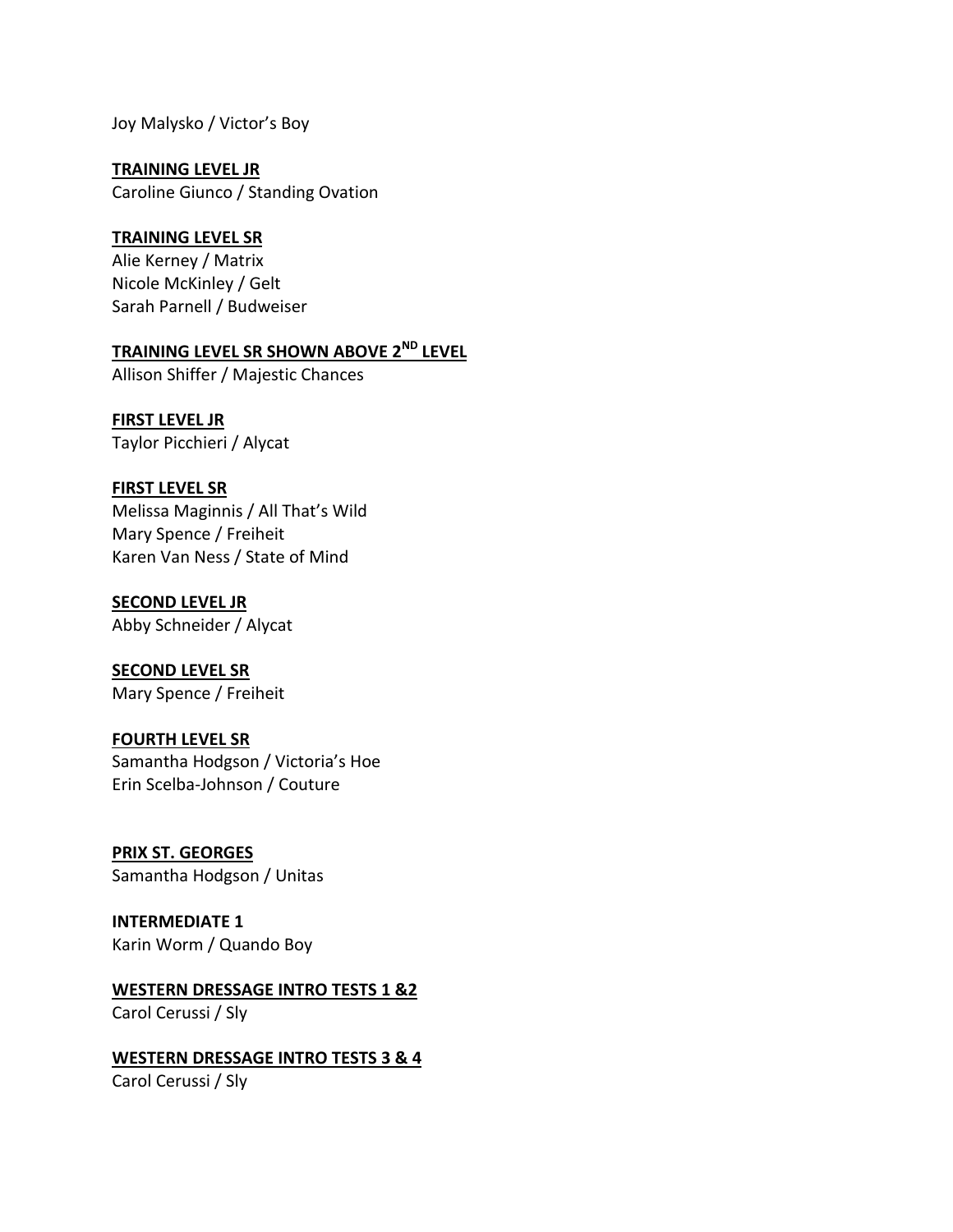# **PRELIMINARY ECRDA 2020 MASTERS AWARDS**

| <b>STARTER RIDER WALK-TROT</b>                 |                                                                  |          |  |
|------------------------------------------------|------------------------------------------------------------------|----------|--|
| Champion                                       | Kimberly Arta / Ranger                                           | 69.062 % |  |
| Res. Champion                                  | Margaret Carlsen                                                 | 68.124 % |  |
| <b>STARTER HORSE WALK-TROT</b>                 |                                                                  |          |  |
| Champion                                       | Barbara Frayman / Cancanier                                      | 65.337 % |  |
| <b>STARTER RIDER WALK-TROT-CANTER</b>          |                                                                  |          |  |
| Champion                                       | Margaret Carlsen / Courage To Be                                 | 67.355 % |  |
| TRAINING LEVEL HAVING SHOWN ABOVE SECOND LEVEL |                                                                  |          |  |
| Champion                                       | Iris Biely / Del Mar Sunset                                      | 72.539 % |  |
| <b>FIRST LEVEL</b>                             |                                                                  |          |  |
| Champion                                       | Kathy Nelson / For Pete's Sake                                   | 67.446 % |  |
| Res. Champion                                  | Susan Helm / Snickers                                            | 66.541%  |  |
| 3 <sup>rd</sup>                                | Melissa Tomasello / Lance                                        | 62.541%  |  |
| <b>SECOND LEVEL</b>                            |                                                                  |          |  |
| Champion                                       | Joyce Wilkins / PR's Promise-Airy Note                           | 67.335 % |  |
| Res. Champion                                  | Barbara Frayman / Happy Go Lucky                                 | 64.058 % |  |
|                                                | SECOND LEVEL HAVING SHOWN ABOVE SECOND LEVEL                     |          |  |
| Champion                                       | Karin Worm / Safir 7S                                            | 68.208 % |  |
| <b>THIRD LEVEL</b>                             |                                                                  |          |  |
| Champion                                       | Iris Biely / To The Moon And Back                                | 72.023 % |  |
| Res. Champion                                  | Iris Biely / Cosmo Storm                                         | 67.347 % |  |
| <b>FOURTH LEVEL PAS DE DEUX</b>                |                                                                  |          |  |
| Champion                                       | Nancy Vine / Sable BeeDazzled &<br>Iris Biely MVR Midnight Angel | 78.750 % |  |

**PRIX ST. GEORGES**